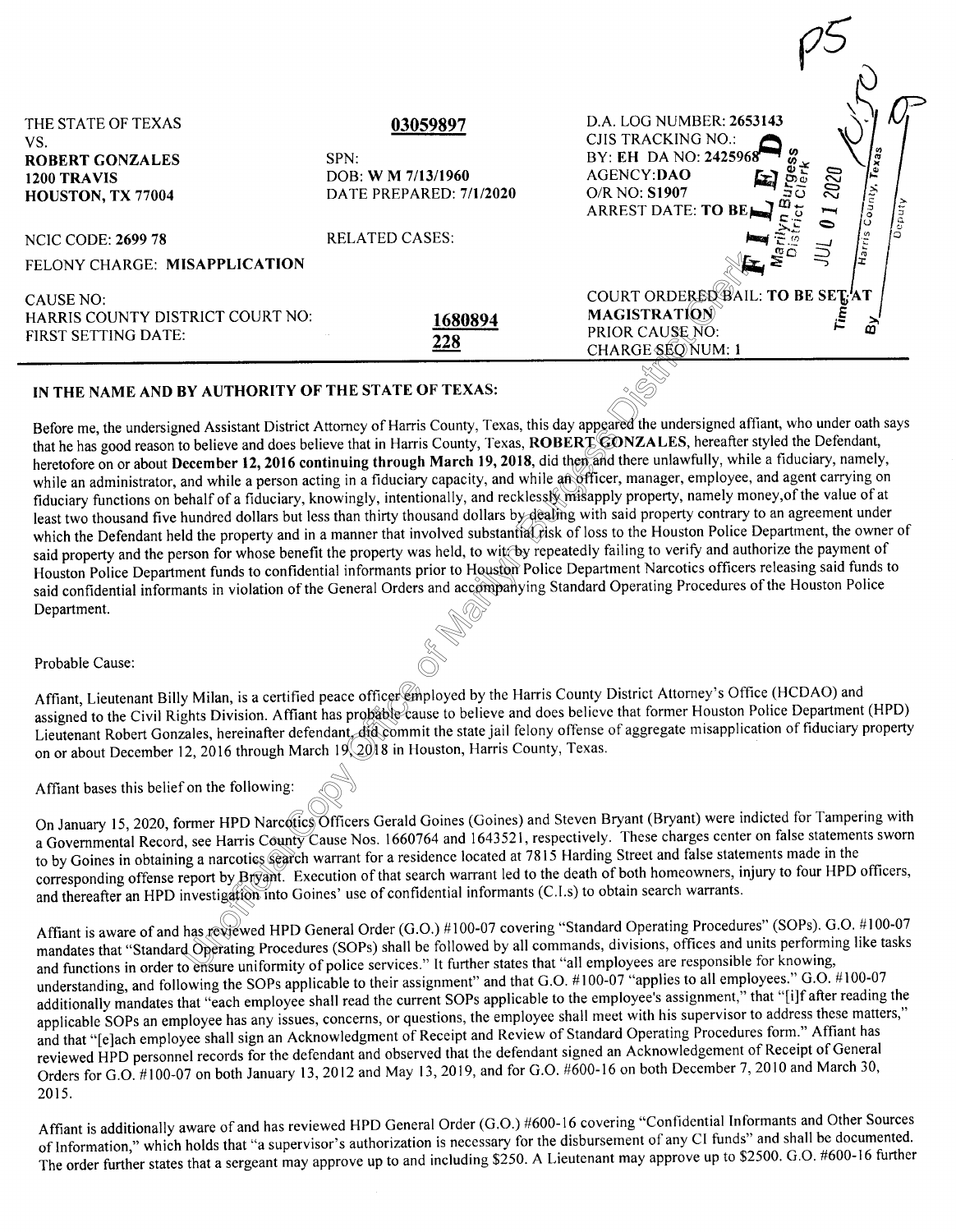## **Case#1680894/ CRT#228**

requires that a "Confidential Informant Receipt for Funds" form be completed, including the amount of the payment, the date on which the payment was made, and a signature of the "first-line supervisor witnessing the payment if the payment exceeds \$50." G.O. #600-16 additionally requires that "each division using confidential informants shall develop and adhere to standard operating procedures (SOPs) specific to that division's use of confidential informant funds."

Equirements of OO 000-10 and also specificarly states, The Critical prior cannot sover a certain amount, SOP 100/2:05 mandates that purchases<br>requiring amounts over \$125.00 up to \$250.00 must have prior approval by a Squad s for the determent<br>Affiant has als<br>Sexpense Leorm<br>Corm<br>ted at the time Affiant has reviewed the Special Investigation Command, Narcotics Division, Standard Operating Procedures (SOP), specifically SOP I 00/1.03, titled "Narcotics Division Investigative Lieutenant." Pursuant to this SOP, the Narcotics Division Investigative Lieutenant is responsible for a number of duties, including to "supervise daily operations of the squad ensuring conformance with departmental policies and procedures" and "to approve the expenditure of funds." Affiant has reviewed HPD personnel records for the defendant and observed that he served as a Narcotics Division Investigative Lieutenant during the years of 2014 through 2018. Affiant has also reviewed Special Investigation Command, Narcotics Division, SOP I 00/2.05, which covers "Confidential Informant Funds/Expense Letters, Limits of Authorization and Use of Flash Money," and includes a section on "CI Payments & Receipt for Funds Form. That section repeats the requirements of GO 600-16 and also specifically states, "The CI Receipt for Funds form will be completed at the time of the payment to the CI" (emphasis in original). Regarding authorization for expenditures over a certain amount, SOP I 00/2.05 mandates that purchases requiring amounts over \$125.00 up to \$250.00 must have prior approval by a Squad Supervisor, whereas a Narcotics Division Lieutenant may authorize an expenditure of over \$250.00 up to \$2,500.00.

The second section<br>The second section<br>I.'s signature. The C.I.'s initials. The<br>ted name and a beginning the section has found that, consistent with SOP 100/2.05, the form has six sections. The first section includes C.I. name, date, time, location, OR number, and blanks for up to two drug types and the corresponding weight. The second section is for an amount paid to the C.I. for information and assistance and includes blanks for the amount paid and the C.I.'s signature. The third section is for an amount provided to the C.I. to purchase narcotics and includes blanks for the amount paid and the C.I.'s initials. The fourth section provides a space for details. The fifth section starts with the word "Witness" followed by a blank for a printed name and a blank for a signature. The sixth section goes on to provide blanks for the signatures of the reviewing sergeant and the reviewing lieutenant.

Informants: Recruited or Contract," and includes a section for "Payment of Criminal Informants and Use of<br>Sheet/Receipt for Funds form." Consistent with SOP 100/2.05 (described above), this section requires that: cs division to do<br>ections. The firs<br>lent number. The<br>nature and date contics Division, S<br>cavenent of Crim Affiant has reviewed the specific form used by the HPD Narcotics division to document the required authorization, entitled "Request for C.I. Payment/Expense Authorization" form. The form has four sections. The first section includes the requesting officer's name, payroll number and squad number, and the date of the incident and incident number. The second section has a heading reading, "C.I. Payment Request," with space for the "amount requested" and for the signature and date of the required supervisors, including the lieutenant. Affiant has additionally reviewed Special Investigation Command, Narcotics Division, SOP 200/1.22, which covers "Handling of Confidential" Informants: Recruited or Contract," and includes a section for "Payment of Criminal Informants and Use of Confidential Informant Activity

SOP 200/1.22 further mandates that "All Confidential Informant Payments over \$50.00 must be witnessed by a supervisor and a Request for<br>Confidential Informant Payment form completed," It further states:<br>"All payments to a ocument all fi<br>Funds Form.<br>sed to the Cor<br>ded in this dire "All Narcotics Division personnel will properly document all funds provided to or paid to a Confidential Informant by completing a Confidential Informant Activity Sheet/Receipt for Funds Form. The Confidential Informant Activity Sheet/Receipt for Funds Form will be completed and signed at the time funds are dispersed to the Confidential Informant. (Ex. Both payments to informants and funds provided to the informant for narcotics purchases are included in this directive.)" (emphasis in original) SOP 200/1.22 further mandates that "All Confidential Informant Payments over \$50.00 must be witnessed by a supervisor and a Request for Confidential Informant Payment form completed.">It further states:

on both the Request for Payment and the Confidential Informant Activity Sneet/Recept for Funds form. The levels of admonzation<br>necessary for approval are outlined in Section 12 of S.O.P. 200/1.22. The request for payment w on both the Request for Payment and the Confidential Informant Activity Sheet/Receipt for Funds form. The levels of authorization Confidential Informant's involvement, degree of risk, the amount of narcotics and money seized, the number of suspects arrested and charged, as well as the amount the officer wishes to pay the Confidential Informant. No Confidential Informant payment over \$1,000.00 will be made unless laboratory analysis has been conducted and the quantity (weight) of the seized contraband has been determined. Any false/positive field test determined by laboratory analysis will be brought to the Case Agent's Lieutenant's attention for further review. A supplement of the laboratory analysis must be included in the offense report and attached to the Confidential Informant payment request form. No payment will be made without the Narcotics Division Commander's approval if the contraband is determined to be simulated substance. After approval is granted and payment is made, the Request for Payment Form and the Confidential Informant Activity Sheet/Receipt for Funds form will be attached to the officer's expense letter and forwarded through his/her chain of Command." (emphasis in original)

SOP 200/1.22 goes on to give the example that a "Lieutenant must approve and sign payments from \$251.00 to \$2500.00." (emphasis in original) This is further stated in Section 12 of SOP 200/1.22 (referenced above), titled "Confidential Informant Fund Expenditures-Limits of Authorization," which in relevant part mandates that "[p]urchases requiring amounts larger than \$125.00 must have prior squad supervisor approval," that "[a] squad supervisor may authorize a maximum of \$250.00 for undercover buys and a maximum of \$250.00 for payment of Confidential Informants," and that "[a] Narcotics Division Lieutenant may authorize an expenditure of up to \$2500.00."

Affiant has reviewed HPD offense reports, Confidential Informant Activity Sheet/Receipt for Funds forms, Request for Payment forms, and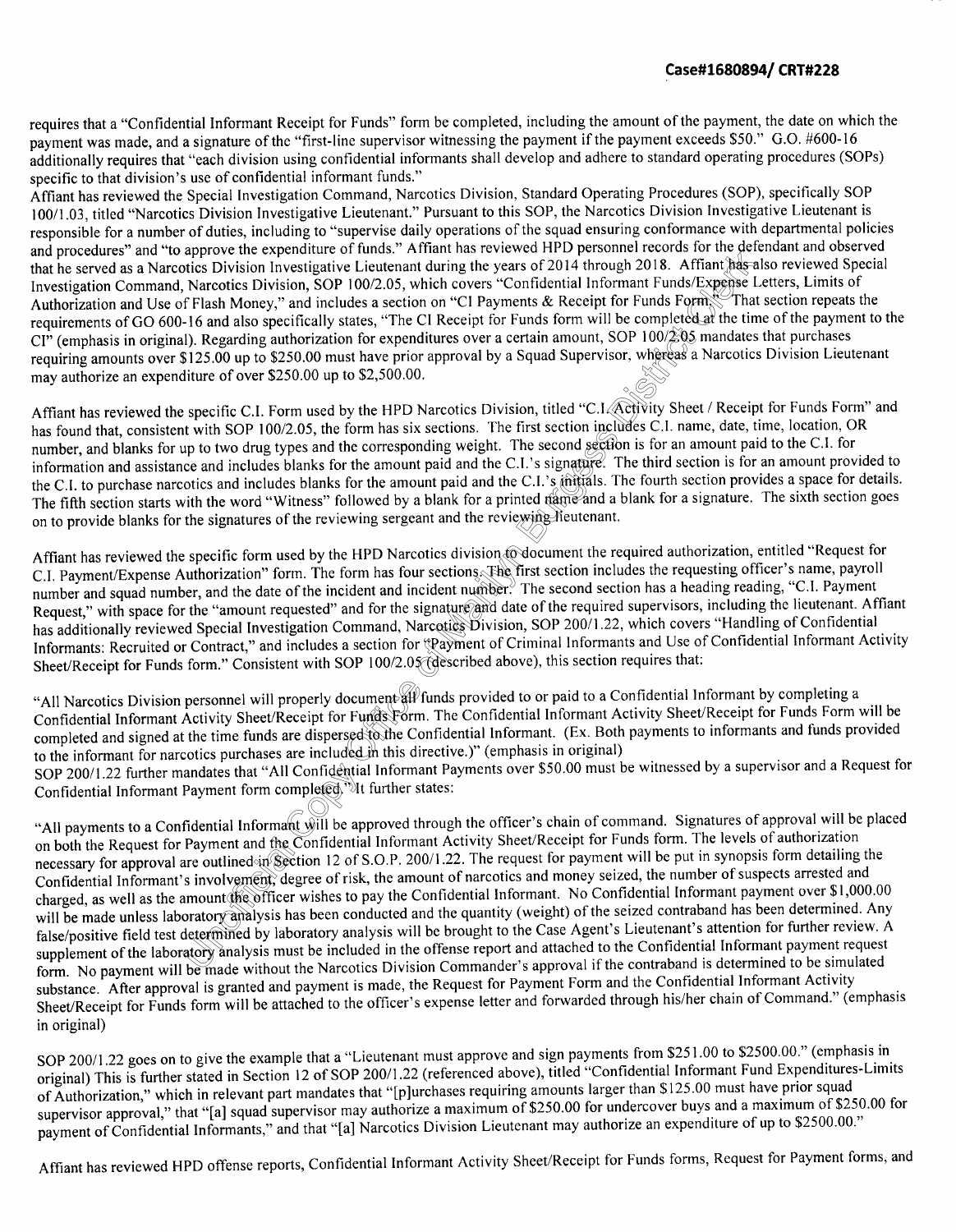accompanying documentation for multiple HPD Narcotics Division transactions from 2014 to 2018. Affiant has learned through this review that the defendant acted contrary to the G.O.s and SOPs described above on multiple occasions, resulting in thousands of dollars of HPD funds being disbursed without proper authorization or verification.

Affiant observed the detendant signed this request on March 19, 2018. Affiant reviewed the corresponding C.I. Activity sheet Recept for<br>Funds form and observed that Bryant documented paying this C.I. \$1,300 for "informatio Specifically, Affiant reviewed the above-described documentation for HPD incident number 029514918. Affiant found the case agent for this incident to be Bryant. Affiant reviewed the Request for Payment Form for this incident, in which Bryant stated that he made a buy and executed a subsequent search warrant at the location, and that he was requesting to pay the C.I. for this incident \$1,300 for their assistance. Affiant observed the defendant signed this request on March 19, 2018. Affiant reviewed the corresponding C.I. Activity Sheet/Receipt for Funds form and observed that Bryant documented paying this C.I. \$1,300 for "information or assistance" on March 21, 2018, for target location 8633 West Airport Boulevard. Affiant additionally reviewed the Houston Forensic Science Center laboratory analysis report for this incident. This lab report is dated March 27, 2018.

de train dies<br>Builts prior to the<br>Burgest be<br>Covered might be<br>Colden humber 55 Fursual to the above-desertion G.O.S and SOT 3, no payment versets, i.e. of the contract for Payment form. Because the lab report for this incident was not issued until eight (8) days after the defendant authorized this pa incident was not issued until eight (8) days after the defendant authorized this payment, no lab report could have been attached to the Request for Payment form, as required by SOP 200/1.22. Because no lab report was issued until six (6) days after Bryant disbursed \$1,300 to the C.I. for this incident, the defendant failed to verify the type and quantity of the substances allegedly recovered before HPD funds were spent for this transaction, in violation of SOP 200/1.22. Without said verification, any disbursement of HPD funds posed a substantial risk of said funds, in this instance \$1,300, being spent on the recovery of simulated, rather than illegal, substances, contrary to the policies and orders of HPD. Additionally, because the defendant failed to review the lab results prior to the funds being spent, the defendant risked the over-expenditure of HPD funds where the quantity of the alleged substance recovered might be less than the amount alleged by the requesting case agent, contrary to the policies and orders of HPD.

arch warrant at<br>ed this request c<br>os documented p<br>sic Seppice Cent Affiant additionally reviewed the above-described documentation for HPD incident number 55888917. Affiant found the case agent for this incident to be HPD Narcotics Officer Felipe Gallegos (Gallegos). Affiant reviewed the Request for Payment Form for this incident, in which Gallegos stated that he made a buy and executed a subsequent search warrant at 5523 Elm Lawn, and that he was requesting to pay the C.I. \$1,100 for this incident. Affiant observed that the defendant signed this request on June 8, 2017. Affiant reviewed the corresponding C.I. Activity Sheet/Receipt for Funds form and observed that Gallegos documented paying this C.I. \$1,100 for "information or assistance" on May 18, 2017. Affiant additionally reviewed the Houston Forensic Science Center laboratory analysis report for this incident. This lab report is dated June 12, 2017.

r this inciden<br>for this trans<br>funds posed<br>s, contrary to 2500 required<br>ursement of the<br>ursement of the<br>ured by SOP Pursuant to the above-described G.O.s and SOPs, "[p]urchases requiring amounts larger than \$125.00 must have prior squad supervisor<br>I is not any symmeditive over \$250 up to \$2500 required the prior authorization of the Nar approval," and any expenditure over \$250 up to \$2500 required the prior authorization of the Narcotics Division Lieutenant, in this case, the defendant. Because the defendant signed the Request for Payment approximately twenty (20) days after the payment of \$1,100 was made to the C.l., the defendant failed to authorize the disbursement of those funds in accordance with the G.O.s and SOPs. Additionally, because the lab report for this incident was not issued until four (4) days after the defendant authorized this payment, no lab report could have been attached to the Request for Payment form, as required by SOP 200/1.22. Because no lab report was issued until nearly a month after Gallegos disbursed \$1,100 to the C.I. for this incident, the defendant failed to verify the type and quantity of the substances allegedly recovered before HPD funds were spent for this transaction, in violation of SOP 200/1 .22. Without said verification, and without proper authorization, any disbursement of HPD funds posed a substantial risk of said funds, in this instance \$1,100, being spent on the recovery of simulated, rather than illegal, substances, contrary to the policies and orders of HPD. Additionally, because the defendant failed to review the lab results prior to the funds being spent, the defendant risked the over-expenditure of HPD funds where the quantity of the alleged substance recovered might be less than the amount alleged by the requesting case agent, contrary to the policies and orders of HPD.

The funds being spen<br>ght be less than the<br>iewed the above-de<br>s. Affiant reviewed<br>Depriest, and that h<br>prim that the "confid<br>quest on Sentember Affiant additionally reviewed the above-described documentation for HPD incident number 094731717. Affiant found the case agent for this incident to be Goines. Affiant reviewed the Request for Payment Form for this incident, in which Goines stated that he executed a search warrant at 6514 Depriest, and that he was requesting to pay the C.I. \$1,500 for this incident. Affiant noted that Goines stated in his Request for Payment Form that the "confidential informant was paid the amount of \$1,500 on 08/03/2017 ." Affiant observed that the defendant signed this request on September 14, 2017. Affiant reviewed the corresponding C.l. Activity Sheet/Receipt for Funds form and observed that Goines documented paying this C.l. \$1,500 for "information or assistance" on August 3, 2017. Affiant additionally reviewed the Houston Forensic Science Center laboratory analysis report for this incident. This lab report is dated September 6, 2017.

Because the defendant signed the Request for Payment over one month after the payment of \$1,500 was made to the C. I., the defendant failed to properly authorize the disbursement of those funds in accordance with the G.O.s and SOPs. Additionally, because the lab report for this incident was issued over a month after Goines disbursed \$1,500 to the C. I. for this incident, no lab report could have been attached to the Request for Payment form, and thus the defendant failed to verify the type and quantity of the substances allegedly recovered before HPD funds were spent for this transaction, in violation of SOP 200/1.22. Without said verification, and without proper authorization, any disbursement of HPD funds posed a substantial risk of said funds, in this instance \$1,500, being spent on the recovery of simulated, rather than illegal, substances, contrary to the policies and orders of HPD. Additionally, because the defendant failed to review the lab results prior to the funds being spent, the defendant risked the over-expenditure of HPD funds where the quantity of the alleged substance recovered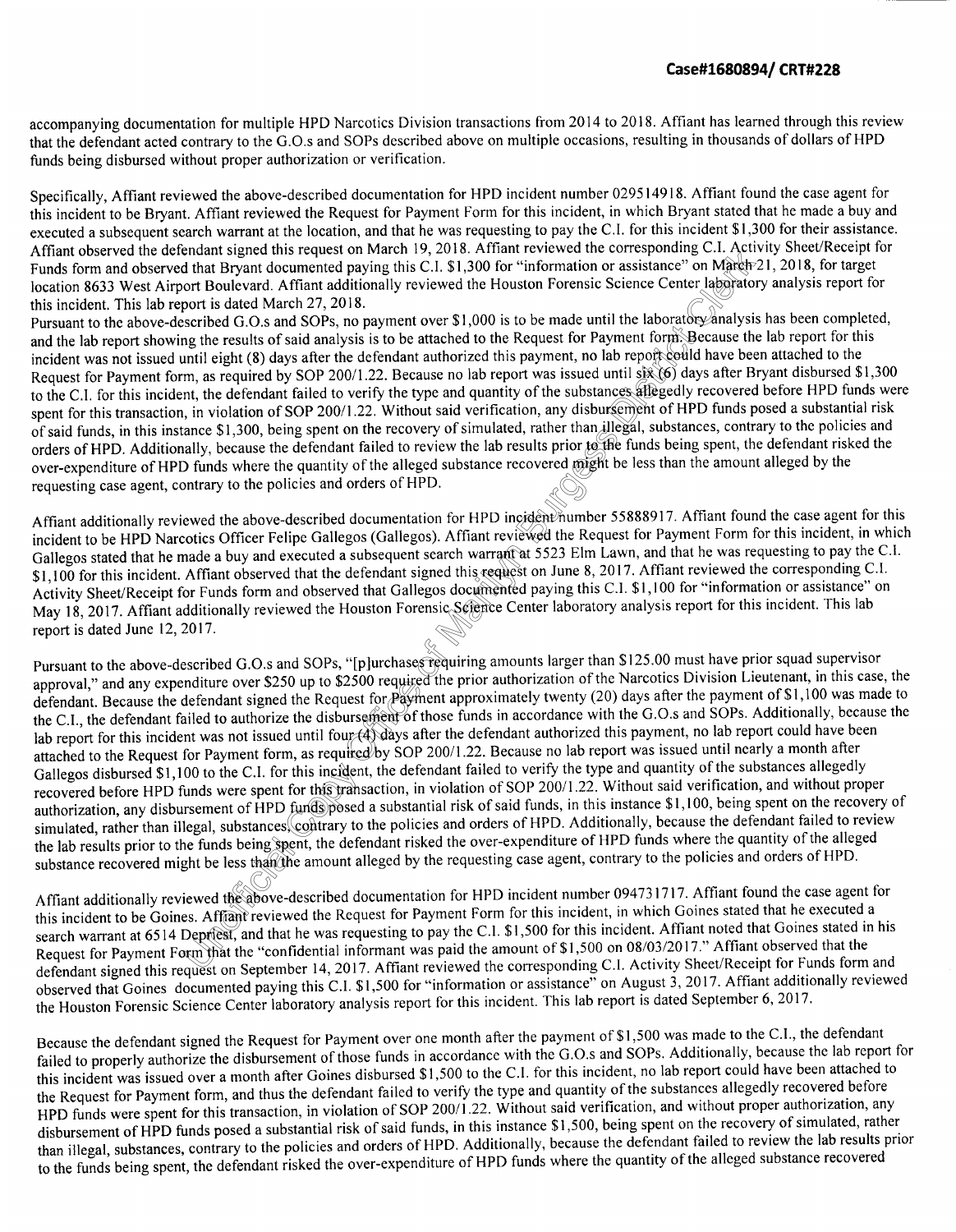might be less than the amount alleged by the requesting case agent, contrary to the policies and orders of HPD.

Affiant additionally reviewed the above-described documentation for HPD incident number 154924416. Affiant found the case agent for this incident to be Bryant. Affiant reviewed the Request for Payment Form for this incident, in which Bryant stated that he executed a search warrant for the location, and that he was requesting to pay the C.I. \$2,400 for this incident. A ffiant observed that the defendant signed this request on December 12, 2016. Affiant reviewed the corresponding C.I. Activity Sheet/Receipt for Funds form and observed that Bryant documented paying this C.I. \$2,400 for "information or assistance" on December 14, 2016, for target location 520 I Market Street. Affiant additionally reviewed the Houston Forensic Science Center laboratory analysis report for this incident. This lab report is dated January 5, 2017.

iled to verify the<br>
un of SOP 200/1<br>
0, being spent cause the defend<br>
ds where the qu<br>
e policies and c  $\overline{\phantom{0}}$ <br>
this payment,<br>
rt was issued Because the lab report for this incident was issued over twenty (20) days after the defendant authorized this payment, no lab report could have been attached to the Request for Payment form, as required by SOP 200/1.22. Because no lab report was issued until approximately twenty (20) days after Bryant disbursed \$2,400 to the C.I. for this incident, the defendant failed to verify the type and quantity of the substances allegedly recovered before HPD funds were spent for this transaction, in violation of SOP 200/1.22. Without said verification, any disbursement of HPD funds posed a substantial risk of said funds, in this instance \$2,400, being spent on the recovery of simulated, rather than illegal, substances, contrary to the policies and orders of HPD. Additionally, because the defendant failed to review the lab results prior to the funds being spent, the defendant risked the over-expenditure of HPD funds where the quantity of the alleged substance recovered might be less than the amount alleged by the requesting case agent, contrary to the policies and orders ofHPD.

value of the prop<br>
r from the same<br>
offense<br>
and does believ collary of the p<br>duciary Property,<br>iduciary in a mann<br>nder this section,<br>agent carrying or Affiant has reviewed Texas Penal Code Section 32.45, "Misapplication of Fiduciary Property," under which a person commits an offense if he intentionally, knowingly, or recklessly misapplies property he holds as a fiduciary in a manner that involves substantial risk of loss to the owner of the property or to a person for whose benefit the property is held. Under this section, "Fiduciary" includes an administrator, any person acting in a fiduciary capacity, and any officer, manager, employee, or agent carrying on fiduciary functions on behalf of a fiduciary. Under this section, "Misapply" means "deal with property contrary to an agreement under which the fiduciary holds the property." An offense committed under this section is a state jail felony if the value of the property misapplied is \$2,500 or more but less than \$30,000. Affiant has reviewed Texas Penal Code Section 32.03 and knows that when amounts are obtained in violation of Chapter 32 (Fraud) pursuant to one scheme or continuing course of conduct, whether from the same or several sources, the conduct may be considered as one offense and the amounts aggregated in determining the grade of offense.

y, intentional<br>d by the defen<br>n a manner that<br>to confidentia For all of the reasons listed above, Affiant has reason to believe and does believe that the defendant, former HPD Lieutenant Robert<br>Gonzales, committed the state jail felony offense of aggregate misapplication of fiduciar For all of the reasons listed above, Affiant has reason to believe and does believe that the defendant, former HPD Lieutenant Robert continuing through March 19, 2018, by knowingly, intentionally, and recklessly dealing with \$6,300 (the total value of the amounts detailed above), which was owned by HPD and being held by the defendant for the benefit of HPD, while he was employed as an administrator, officer, manager, employee, and agent of HPD, in a manner that involved substantial risk of loss to HPD by repeatedly failing to verify and properly authorize the expenditure of HPD funds to confidential informants prior to HPD Narcotics officers releasing said funds to said confidential informants, in violation of the General Orders and accompanying Standard Operating Procedures of the HPD.

**ACAINST THE PEACE AND DIGNITY OF THE STATE.** 

me on  $\frac{7}{102}$ 

 $h \sqrt{9580r}$ 

Witness (Peace Officer)

Witness Printed name & Badge or Payroll number

Signed and sworn by me on  $\frac{7}{\sqrt{20}}$  Duly attested by me on  $\frac{0}{\sqrt{9}}$ 

Duly attested by me on  $\frac{0701}{2020}$ 

ASSISTANT DISTRICT ATTORNEY<br>AFFIANT OF HARRIS COUNTY, TEXAS  $Bar No.$  /  $\lambda$  /  $\kappa$  7900